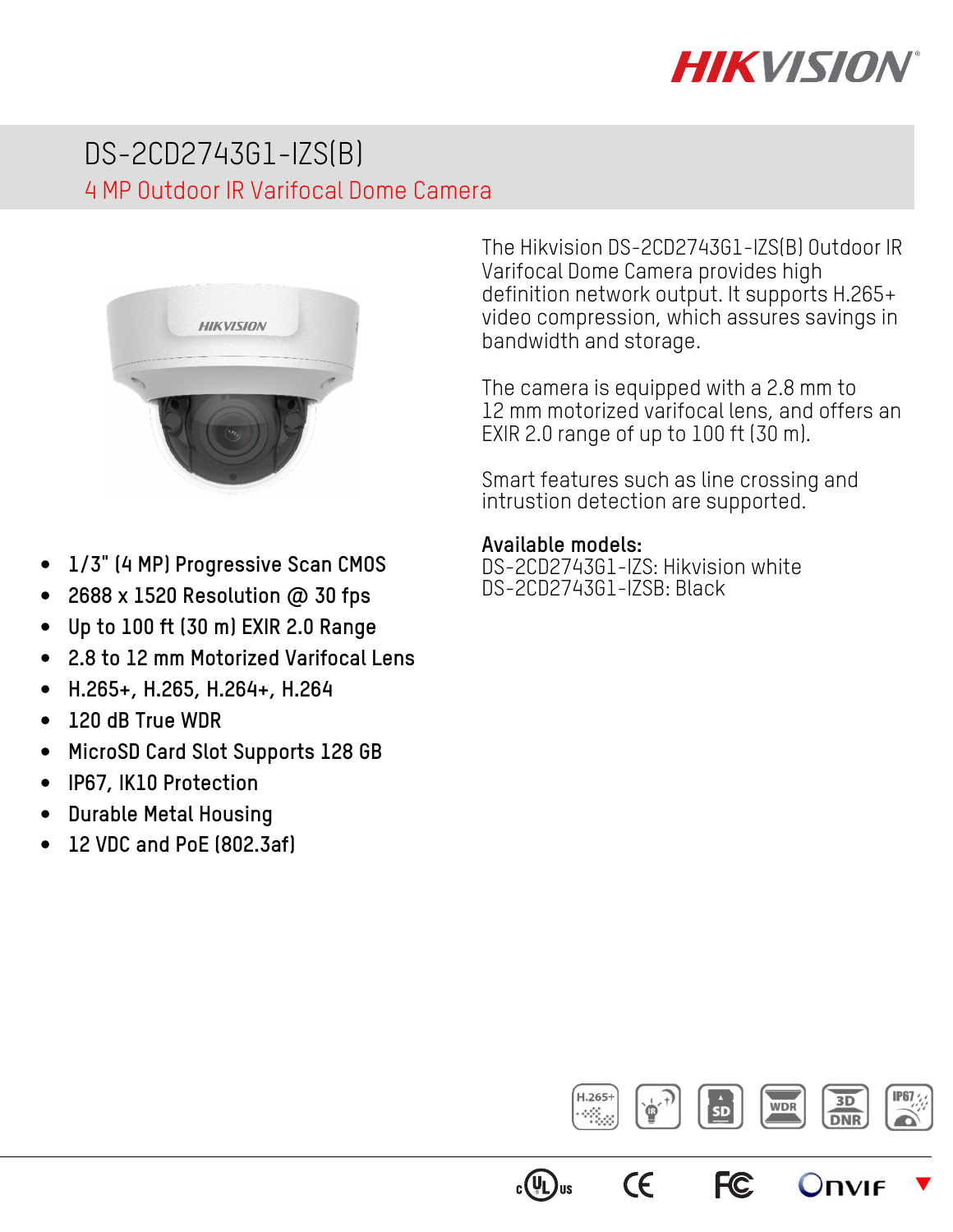## **Specifications**

|                                          | DS-2CD2743G1-IZS(B)                                                                                                                                     |
|------------------------------------------|---------------------------------------------------------------------------------------------------------------------------------------------------------|
| Camera                                   |                                                                                                                                                         |
|                                          | Image Sensor 1/3" progressive scan CMOS                                                                                                                 |
|                                          | Minimum Illumination Color: $0.018$ lux $@$ ( $f/1.6$ , AGC on), 0 lux with IR                                                                          |
|                                          | Shutter Speed 1/3 s to 1/100,000 s                                                                                                                      |
| Slow Shutter Yes                         |                                                                                                                                                         |
| Auto-Iris No                             |                                                                                                                                                         |
|                                          | Day/Night IR cut filter                                                                                                                                 |
| Digital Noise Reduction 3D DNR           | <b>WDR 120 dB</b>                                                                                                                                       |
|                                          | Angle Adjustment Pan: 0° to 355°, tilt: 0° to 75°, rotate: 0° to 355°                                                                                   |
| Lens                                     |                                                                                                                                                         |
|                                          | Focal Length 2.8 mm to 12 mm motorized varifocal lens                                                                                                   |
| Aperture $f/1.6$                         |                                                                                                                                                         |
|                                          | Focus Auto                                                                                                                                              |
|                                          | F0V Horizontal F0V: 104° to 29°, vertical F0V: 55° to 17°, diagonal F0V: 125° to 34°                                                                    |
| Lens Mount 014                           |                                                                                                                                                         |
| <b>IR</b>                                | IR Range Up to 100 ft (30 m)                                                                                                                            |
| Wavelength 850 nm                        |                                                                                                                                                         |
| <b>Compression Standard</b>              |                                                                                                                                                         |
|                                          | Main stream: H.265+/H.265/H.264+/H.264, sub-stream: H.265+/H.265/H.264+/H.264/MJPEG                                                                     |
| Video Compression                        | Third stream: H.265+/H.265/H.264+/H.264                                                                                                                 |
|                                          | H.264 Type Main profile/high profile                                                                                                                    |
|                                          | H.264+ Main stream and sub-stream support                                                                                                               |
|                                          | H.265 Type Main profile/high profile                                                                                                                    |
|                                          | H.265+ Main stream and sub-stream support<br>Video Bit Rate 256 Kbps to 16 Mbps                                                                         |
|                                          | Audio Compression G.711/G.722.1/G.726/MP2L2/PCM                                                                                                         |
|                                          | Audio Bit Rate 64 kbps (6.711)/16 kbps (6.722.1)/16 kbps (6.726)/32 to 192 kbps (MP2L2)                                                                 |
| <b>Smart Features</b>                    |                                                                                                                                                         |
|                                          | Behavior Analysis Line crossing detection, intrusion detection                                                                                          |
| Face Detection Yes                       |                                                                                                                                                         |
|                                          | Region of Interest One fixed region for main stream and sub-stream                                                                                      |
| Image                                    |                                                                                                                                                         |
| Maximum Resolution 2688 × 1520           | Main Stream 30 fps (2688 × 1520, 2560 × 1440, 2304 × 1296, 1920 × 1080)                                                                                 |
|                                          | Sub Stream 30 fps $(640 \times 480, 640 \times 360, 320 \times 240)$                                                                                    |
|                                          | Third Stream 30 fps (1280 $\times$ 720, 640 $\times$ 360, 352 $\times$ 240)                                                                             |
| Image Enhancement BLC/3D DNR             |                                                                                                                                                         |
| Image Setting                            | Rotate mode, saturation, brightness, contrast, sharpness, AGC, and white balance are adjustable by client software or Web                               |
| Target Cropping No                       | browser                                                                                                                                                 |
|                                          | Day/Night Switching Day/night/auto/schedule/triggered by alarm in                                                                                       |
| Network                                  |                                                                                                                                                         |
|                                          | Network Storage MicroSD/SDHC/SDXC card (128 GB), local storage and NAS (NFS, SMB/CIFS), ANR                                                             |
|                                          | Alarm Trigger Motion detection, video tampering alarm, network disconnected, IP address conflict, illegal login, HDD full, HDD error                    |
| Protocols                                | TCP/IP, ICMP, HTTP, HTTPS, FTP, DHCP, DNS, DDNS, RTP, RTSP, RTCP, PPPoE, NTP, UPnP, SMTP, SNMP, IGMP, 802.1X, QoS, IPv6,                                |
|                                          | UDP, Bonjour                                                                                                                                            |
| General Function                         | One-key reset, anti-flicker, 5 streams and up to 5 custom streams, heartbeat, password protection, privacy mask,<br>watermark, and IP address filtering |
|                                          | API ONVIF (PROFILE S, PROFILE G), ISAPI                                                                                                                 |
| Simultaneous Live View Up to 6 channels  |                                                                                                                                                         |
|                                          | User/Host Up to 32 users. 3 user levels: administrator, operator, and user                                                                              |
|                                          | Client iVMS-4200, Hik-Connect                                                                                                                           |
|                                          | Web Browser IE 8+, Chrome 31.0 to 44, Firefox 30.0 to 51, Safari 8.0+                                                                                   |
| Interface                                | Audio 1 input (line in/mic in, 3.5 mm), 1 output (line out, 3.5 mm), mono sound                                                                         |
|                                          | Communication Interface 1-port RJ45 10M/100M self-adaptive Ethernet port                                                                                |
|                                          | Alarm 1 input, 1 output (up to 12 VDC, 30 mA), terminal block                                                                                           |
|                                          | Video Output 1 Vp-p composite output(75 0/BNC)                                                                                                          |
|                                          | On-Board Storage Built-in microSD/SDHC/SDXC slot, up to 128 GB                                                                                          |
|                                          | SVC H.264 and H.265 encoding                                                                                                                            |
| Reset Button Yes                         |                                                                                                                                                         |
| Audio<br>Environment Noise Filtering Yes |                                                                                                                                                         |
|                                          | Audio Sampling Rate 8 kHz/16 kHz/32 kHz/44.1 kHz/48 kHz                                                                                                 |
| General                                  |                                                                                                                                                         |
|                                          | Operating Conditions $-22^{\circ}$ to $140^{\circ}$ F ( $-30^{\circ}$ to 60 $^{\circ}$ C); humidity 95% or less (non-condensing)                        |
|                                          | Power Supply 12 VDC ±25%, terminal block, PoE (802.3af, class 3)                                                                                        |
|                                          | Power Consumption and 12 VDC, 0.8 A, maximum 10 W; PoE (802.3af, 37 V to 57 V), 0.35 A to 0.2 A, maximum 12 W                                           |
| Current                                  | Protection Level IP67, IK10, TVS 2000V lightning protection, surge protection, and voltage transient protection                                         |
| Material Metal                           |                                                                                                                                                         |
|                                          | Dimensions Ø6.0" x 5.2" (Ø153.4 mm x 133.1 mm)                                                                                                          |
|                                          | Weight 2.90 lbs (1.33 kg)                                                                                                                               |